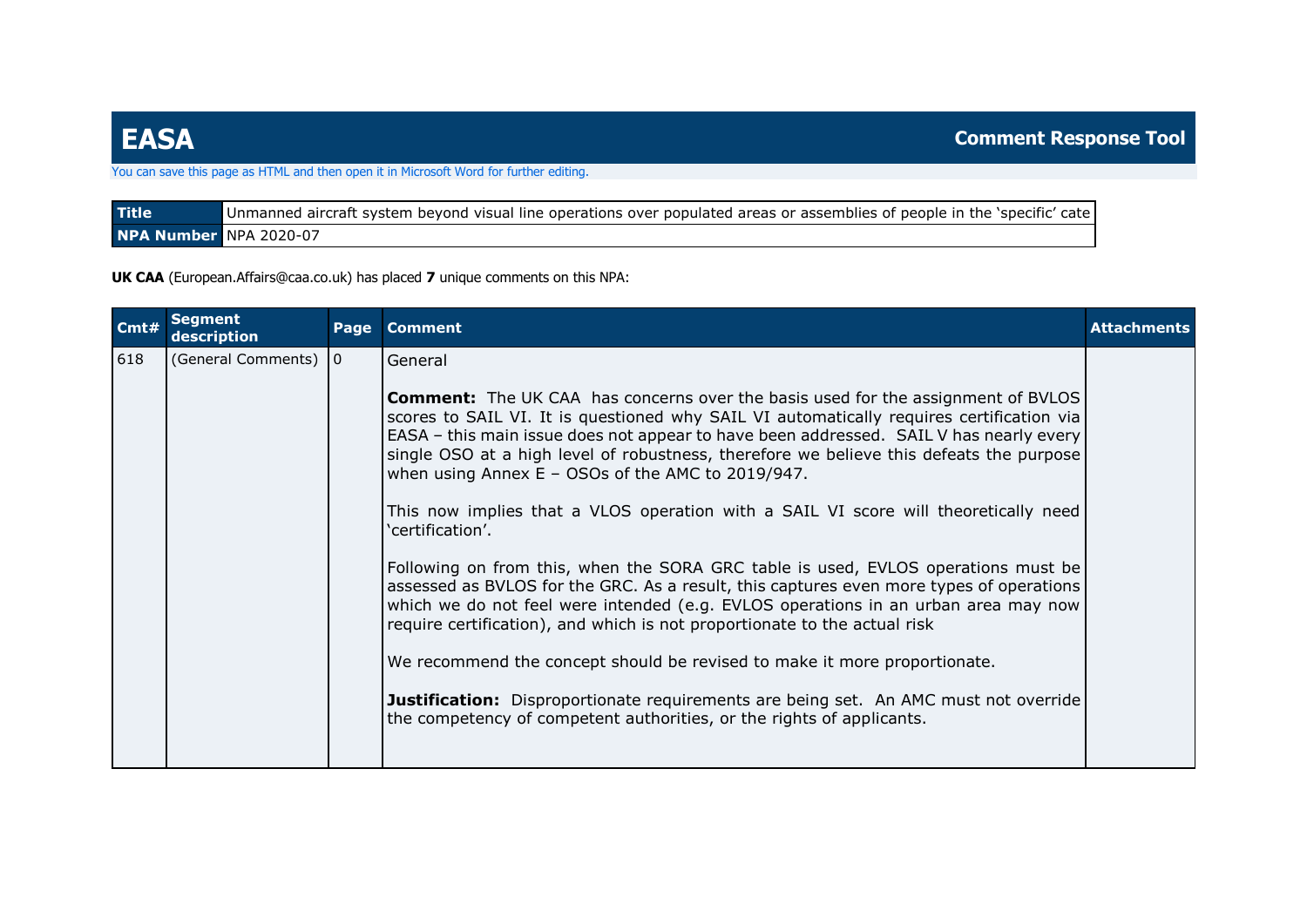| Cmt# | <b>Segment</b><br>description                                                | Page            | <b>Comment</b>                                                                                                                                                                                                                                                                                                                                                                                                                                                                                                                                                                                                                                                                                                                                                                                                                                                                                                                                                                                                  | <b>Attachments</b> |
|------|------------------------------------------------------------------------------|-----------------|-----------------------------------------------------------------------------------------------------------------------------------------------------------------------------------------------------------------------------------------------------------------------------------------------------------------------------------------------------------------------------------------------------------------------------------------------------------------------------------------------------------------------------------------------------------------------------------------------------------------------------------------------------------------------------------------------------------------------------------------------------------------------------------------------------------------------------------------------------------------------------------------------------------------------------------------------------------------------------------------------------------------|--------------------|
| 619  | 2.1. Why we need to<br>change the rules $-$<br>issue/rationale               | $\vert 4 \vert$ | Page No: 4<br>Paragraph No: 2.1.1<br><b>Comment:</b> The Matternet accident described in the Opinion was investigated by the<br>Swiss NTSB, as well as FOCA and EASA subsequently met to discuss this incident. None<br>of the NTSB safety recommendations or conclusions questioned the suitability of the<br>SORA methodology or its application. Similarly, there were no safety recommendations<br>regarding SORA within EASA's review. As a result, it is unclear as to why this accident<br>has been used as the 'triggering safety issue' for this NPA and it appears to be an over-<br>reaction. Therefore, it is questioned why it is stated that 'considerable safety concerns'<br>are now an issue.<br>Justification: To change the boundaries for the GRC and SAIL for BVLOS OPS over<br>urban areas to SAIL VI requiring EASA 'certification', as a result of this accident, appears<br>to be excessive and unnecessary.                                                                           |                    |
| 620  | AMC1 Article 11<br>Rules for conducting<br>an operational risk<br>assessment | $12 -$<br>16    | Page No: 15<br><b>Paragraph No:</b> $2.3.1(f)$<br><b>Comment:</b> The UK CAA believes that automatically prescribing the risk of certain BVLOS<br>UAS operations directly as high risk "irrespective of the mitigations proposed by the<br>applicant" and, consequently, mandating the need to certify the UAS, is totally in conflict<br>with Article 40(1)(d) of Commission Delegated Regulation (EU) 2019/945, which reads<br>as follows: "the design, production and maintenance of UAS shall be certified if the UAS<br>is intended to be used in the 'specific' category of operations [] and in the operational<br>authorisation to be issued by the competent authority, following a risk assessment $[]$ ,<br>considers that the risk of the operation cannot be adequately mitigated without the<br>certification of the UAS".<br>Therefore, the UK CAA considers it essential that a thorough analysis by EASA's and/or<br>the Commission's legal services is performed before taking the next step. |                    |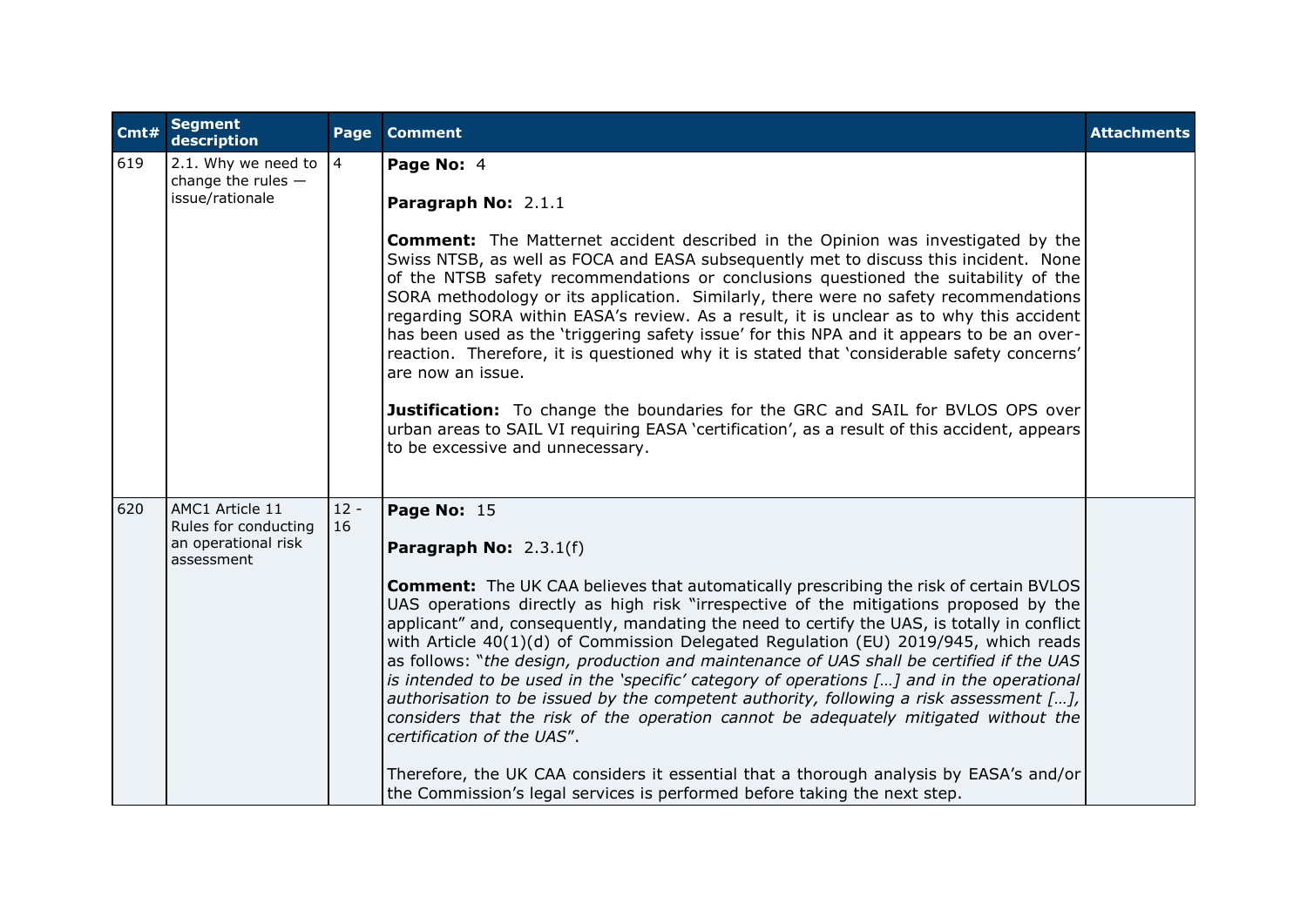| Cmt# | <b>Segment</b><br>description                                                          | Page         | <b>Comment</b>                                                                                                                                                                                                                                                                                                                                                                                                                                                                                                                                                                                                                                                                                                                    | <b>Attachments</b> |
|------|----------------------------------------------------------------------------------------|--------------|-----------------------------------------------------------------------------------------------------------------------------------------------------------------------------------------------------------------------------------------------------------------------------------------------------------------------------------------------------------------------------------------------------------------------------------------------------------------------------------------------------------------------------------------------------------------------------------------------------------------------------------------------------------------------------------------------------------------------------------|--------------------|
|      |                                                                                        |              | <b>Justification:</b> Regulation (i.e. mandatory requirements such as this) cannot be created<br>via AMC or GM.<br><b>Proposed Text: Delete text</b>                                                                                                                                                                                                                                                                                                                                                                                                                                                                                                                                                                              |                    |
| 621  | ANNEX B TO AMC1<br>TO ARTICLE 11                                                       | $17 -$<br>18 | Page No: 17<br><b>Paragraph No:</b> Table B.5 - Level of assurance assessment criteria for ground risk<br>tethered M1 mitigations<br><b>Comment:</b> It is not understood why an M1 tethered operation has been related to the<br>requirement for certification by EASA. This appears to be disproportionate and will impact<br>other types of operations where tethers are used.<br>We recommend the concept should be revised to make it more proportionate<br>Justification: Disproportionate requirements are being set                                                                                                                                                                                                       |                    |
| 622  | GM2 to AMC1 Article<br>11 Rules for<br>conducting an<br>operational risk<br>assessment | 23           | Page No: 23<br><b>Paragraph No:</b> GM2 to AMC1 to Article 11 Rules for conducting an operational risk<br>assessment - Sparsely populated areas<br><b>Comment:</b> The UK CAA is not comfortable with the proposed definition of 'sparsely<br>populated area', as it is based on static data, and so does not take into consideration any<br>dynamic changes that may be highly relevant, such as:<br>daily (e.g. day and night)<br>weekly (e.g. working days and weekends)<br>yearly (e.g. summer time, Christmas holidays, Easter, etc.).<br>This automatically triggers underestimations and overestimations of the actual people<br>density. In addition to this, the UK CAA does not accept defining such a relevant concept |                    |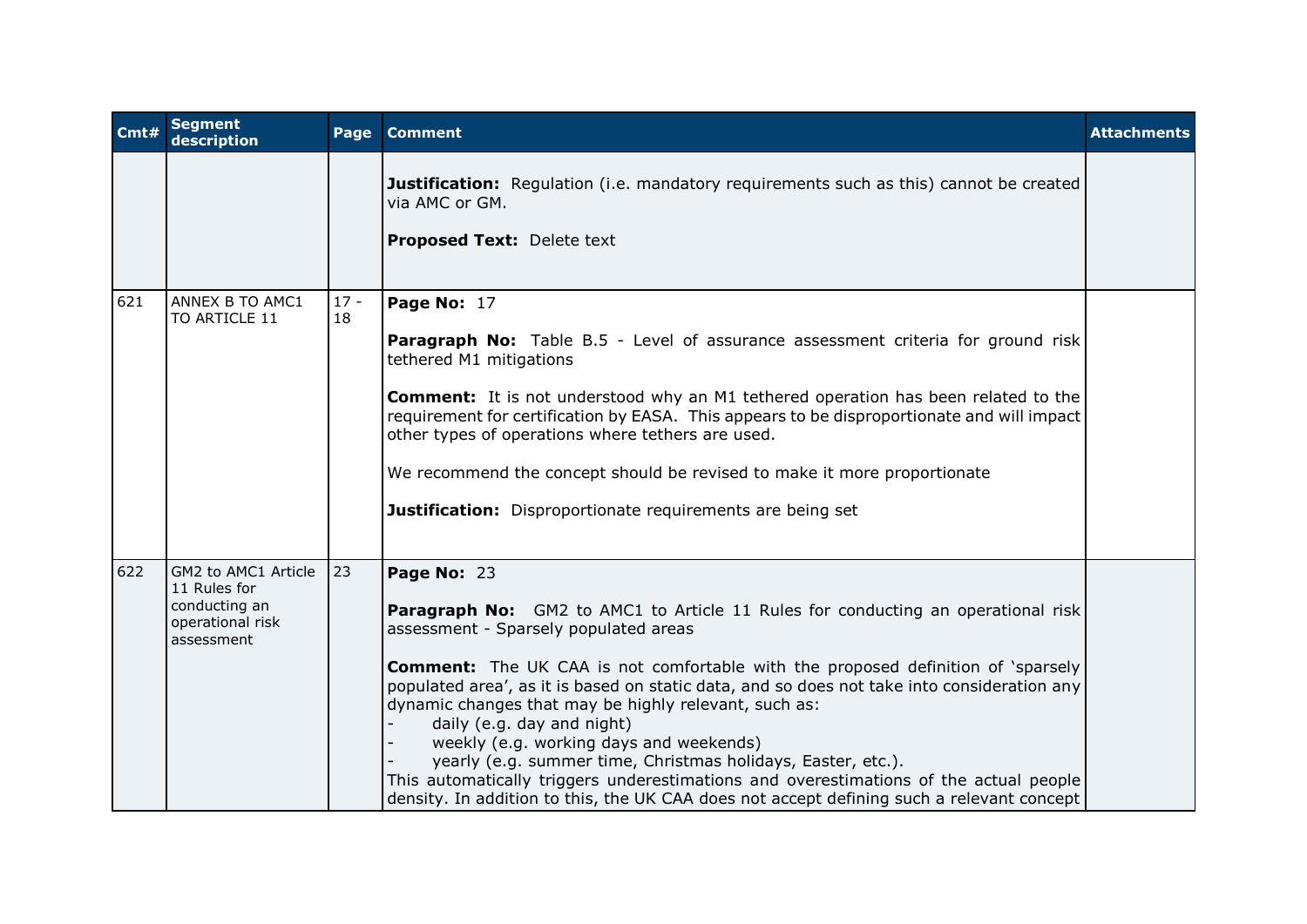| Cmt# | <b>Segment</b><br>description                                                          | Page | <b>Comment</b>                                                                                                                                                                                                                                                                                                                                                                                                                                                                                                                                                                                                                                                                                                                                                                                                                                                                                                                                                                                                                                                                                                                                                                                                                                                                                                                                                                                                                                                   | <b>Attachments</b> |
|------|----------------------------------------------------------------------------------------|------|------------------------------------------------------------------------------------------------------------------------------------------------------------------------------------------------------------------------------------------------------------------------------------------------------------------------------------------------------------------------------------------------------------------------------------------------------------------------------------------------------------------------------------------------------------------------------------------------------------------------------------------------------------------------------------------------------------------------------------------------------------------------------------------------------------------------------------------------------------------------------------------------------------------------------------------------------------------------------------------------------------------------------------------------------------------------------------------------------------------------------------------------------------------------------------------------------------------------------------------------------------------------------------------------------------------------------------------------------------------------------------------------------------------------------------------------------------------|--------------------|
|      |                                                                                        |      | via "GM to an AMC", in opposition to already defined terms. There is no justification for<br>this and we recommend this section should be reviewed.                                                                                                                                                                                                                                                                                                                                                                                                                                                                                                                                                                                                                                                                                                                                                                                                                                                                                                                                                                                                                                                                                                                                                                                                                                                                                                              |                    |
|      |                                                                                        |      | <b>Justification:</b> The detail/terminology is not clear                                                                                                                                                                                                                                                                                                                                                                                                                                                                                                                                                                                                                                                                                                                                                                                                                                                                                                                                                                                                                                                                                                                                                                                                                                                                                                                                                                                                        |                    |
| 623  | GM2 to AMC1 Article<br>11 Rules for<br>conducting an<br>operational risk<br>assessment | 23   | 23<br>Page No:<br>Paragraph No:<br>GM2 to AMC1 Article 11 Rules for conducting an operational risk assessment<br>- Sparsely populated areas<br><b>Comment:</b> The notion of using the concept of "populated areas" is not considered appropriate against<br>the well-established international aviation norm of 'congested areas' with regards to the potential for<br>third party hazard and risk leading to potential damage/death from aircraft. This risk is associated with<br>property as well as persons on the surface and should not be confused.<br>Regulation (EU) No 2019/947 states in its recitals:<br>"Whereas:<br>1.<br>Unmanned aircraft, irrespective of their mass, can operate within the same Single<br>European Sky airspace, alongside manned aircraft, whether airplanes or helicopters.<br>As for manned aviation, a uniform implementation of and compliance with rules<br>2.<br>and procedures should apply to operators, including remote pilots, of unmanned aircraft<br>and unmanned aircraft system ('UAS'), as well as for the operations of such unmanned<br>aircraft and unmanned aircraft system.<br>3 <sub>r</sub><br>Considering the specific characteristics of UAS operations, they should be as safe<br>as those in manned aviation."<br>Therefore, the same principles and considerations as for manned aircraft should be<br>followed and complied with especially in terms of the Standardised European Rules of the |                    |
|      |                                                                                        |      | Air and performance requirements. UAS operating principles should not deviate from<br>these principles unless appropriately and proportionately justified.                                                                                                                                                                                                                                                                                                                                                                                                                                                                                                                                                                                                                                                                                                                                                                                                                                                                                                                                                                                                                                                                                                                                                                                                                                                                                                       |                    |